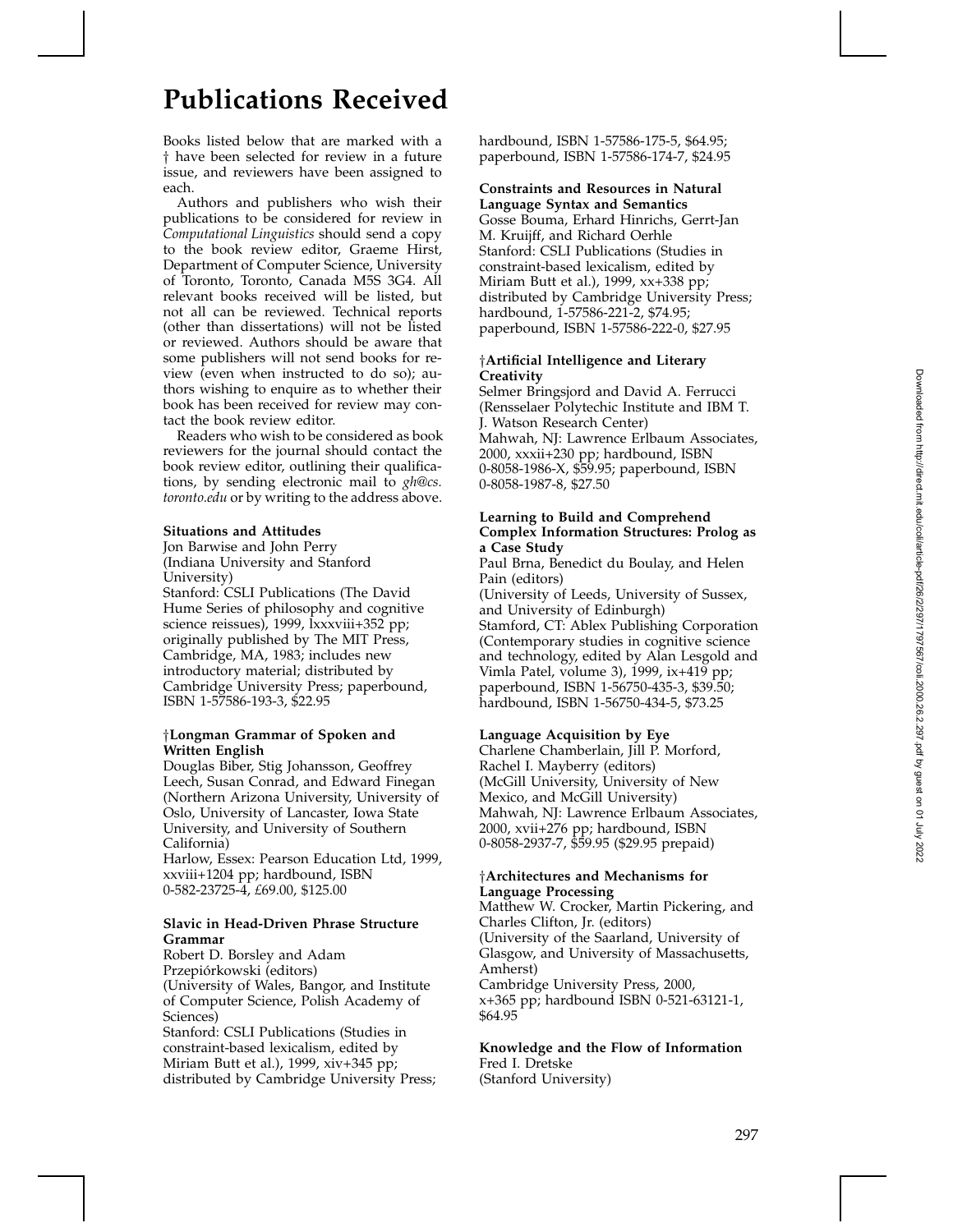# Computational Linguistics Volume 26, Number 2

Stanford: CSLI Publications (The David Hume Series of philosophy and cognitive science reissues), 1999, xiv+273 pp; distributed by Cambridge University Press; originally published by The MIT Press, Cambridge, MA, 1981; paperbound, ISBN 1-57586-195-X, \$22.95

# **Narrative Comprehension, Causality, and Coherence: Essays in Honor of Tom Trabasso**

Susan R. Goldman, Arthur C. Graesser, and Paul van den Broek (editors) (Vanderbilt University, The University of Memphis, and University of Minnesota) Mahwah, NJ: Lawrence Erlbaum Associates, 1999, vi+318 pp; hardbound, ISBN 0-8058-3358-7, \$79.95 (\$39.95 prepaid)

# <sup>y</sup>**Syntactic Wordclass Tagging**

Hans van Halteren (editor) (University of Nijmegen) Dordrecht: Kluwer Academic Publishers (Text, speech and language technology series, edited by Nancy Ide and Jean Véronis, volume 9), 1999, xvii+334 pp; hardbound, ISBN 0-7923-5896-1, \$149.00, *£*93.00, Dfl 280.00

#### <sup>y</sup>**Foundations of Computational Linguistics: Man-Machine Communication in Natural Language** Roland Hausser

(Friedrich Alexander University Erlangen Nürnberg) Berlin: Springer, 1999, xii+534 pp; hardbound, ISBN 3-540-66015-1, \$54.00

#### **Reference and Anaphoric Relations**

Klaus von Heusinger and Urs Egli (editors) (University of Konstanz) Dordrecht: Kluwer Academic Publishers (Studies in linguistics and philosophy, volume 72), 2000, xi+347 pp; hardbound, ISBN 0-7923-6070-2, \$132.00, *£*83.00, Dfl 250.00

#### **The Prosody Morphology Interface**

René Kager, Harry van der Hulst, and Wim Zonneveld

(Utrecht University, Leiden University, and Utrecht University) Cambridge University Press, 1999, ix+442 pp; hardbound, ISBN 0-521-62108-9,

\$69.95

**Cognition, Agency and Rationality: Proceedings of the Fifth International Colloquium on Cognitive Science** Kepa Korta, Ernest Sosa, and Xabier Arrazola (editors)

(University of the Basque Country and Brown University) Dordrecht: Kluwer Academic Publishers (Philosophical Studies Series, edited by Keith Lehrer, volume 79), xi+198 pp; hardbound, ISBN 0-7923-5973-9, \$93.00, *£*58.00, Dfl 175.00

# **Methods for Studying Language Production**

Lise Menn and Nan Bernstein Ratner (editors) (University of Colorado and University of Maryland) Mahwah, NJ: Lawrence Erlbaum Associates, 2000, vi+438 pp; hardbound, ISBN 0-8058-3033-2, \$99.95; paperbound, ISBN 0-8058-3034-0, \$45.00

### **Flexible Syntax: A Theory of Case and Arguments**

Ad Neeleman and Fred Weerman (University College London and Utrecht University) Dordrecht: Kluwer Academic Publishers (Studies in natural language and linguistic theory, volume 47), 1999, xi+253 pp; hardbound, ISBN 0-7923-6058-3, \$104.00, *£*65.00, Dfl 195.00

# **Formal Issues in Austronesian Linguistics**

Ileana Paul, Vivianne Phillips, and Lisa Travis (editors) (MIT and McGill University) Dordrecht: Kluwer Academic Publishers (Studies in natural language and linguistic theory, volume 49), 2000, xi+262 pp; hardbound, ISBN 0-7923-6068-0, \$117.00, *£*73.00, Dfl 220.00

# <sup>y</sup>**Natural Language Information Retrieval**

Tomek Strzalkowski (editor) (General Electric, Research and Development) Dordrecht: Kluwer Academic Publishers (Text, speech and language technology series, edited by Nancy Ide and Jean Véronis, volume 7), 1999, xxv+384 pp; hardbound, ISBN 0-7923-5685-3, \$144.00, *£*84.00, Dfl 240.00

#### <sup>y</sup>**Breadth and Depth of Semantic Lexicons**

Evelyne Viegas (editor) (New Mexico State University) Dordrecht: Kluwer Academic Publishers (Text, speech and language technology series, edited by Nancy Ide and Jean Véronis, volume 10), 1999, xix+328 pp; hardbound, ISBN 0-7923-6039-7, \$144.00, *£*89.00, Dfl 270.00